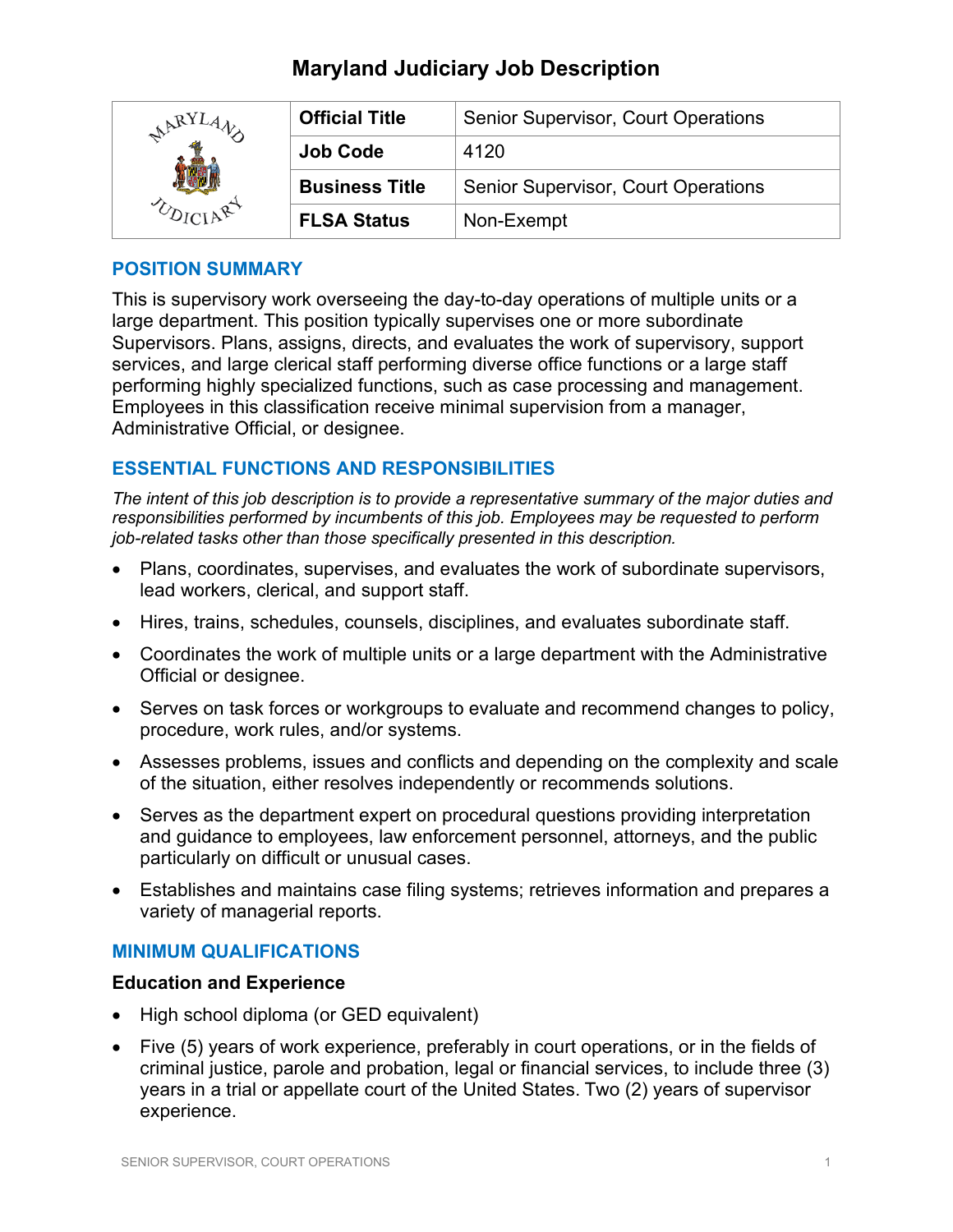#### **Note:**

- A Bachelor's Degree may substitute two (2) years of non-court work experience.
- A Paralegal/Associates Degree or 60 college credits may substitute two (2) years of non-court work experience.
- A Paralegal Certificate may substitute one (1) year of non-court work experience.

## **KNOWLEDGE, SKILLS, AND ABILITIES**

#### **Knowledge of:**

- General office practices, procedures, and equipment.
- Court forms, practices, procedures, protocols, systems, and equipment required to support the specialized work of the assigned unit(s).
- Customer service etiquette.
- Job related terminology, codes, comments, notations, orders, policies, procedures, rules, regulations, and laws.
- Judiciary Human Resources policies and procedures.

#### **Skill in:**

- Customer service and handling problems tactfully and patiently.
- Analyzing records, reports, and other business documents and noting details and facts pertinent to this assignment.
- Usage of standard office equipment, computer equipment, and computer applications.
- Accuracy and attention to detail.
- Verbal and written communication.
- Applying job-related terminology, codes, policies, procedures, rules, regulations, and laws.
- Guiding employees in demanding situations.
- Analyzing information, problems, situations, practices, and procedures.
- Managing priorities to meet critical deadlines while multitasking.
- Problem solving, prioritizing, scheduling, and decision making.

#### **Ability to:**

- Plan, coordinate, supervise, and evaluate work of staff.
- Multitask, adjust to situations quickly, set priorities, and handle pressure in a fastpaced environment.
- Understand and carry out complex verbal and written instructions.
- Recommend modifications to improve procedures and practices.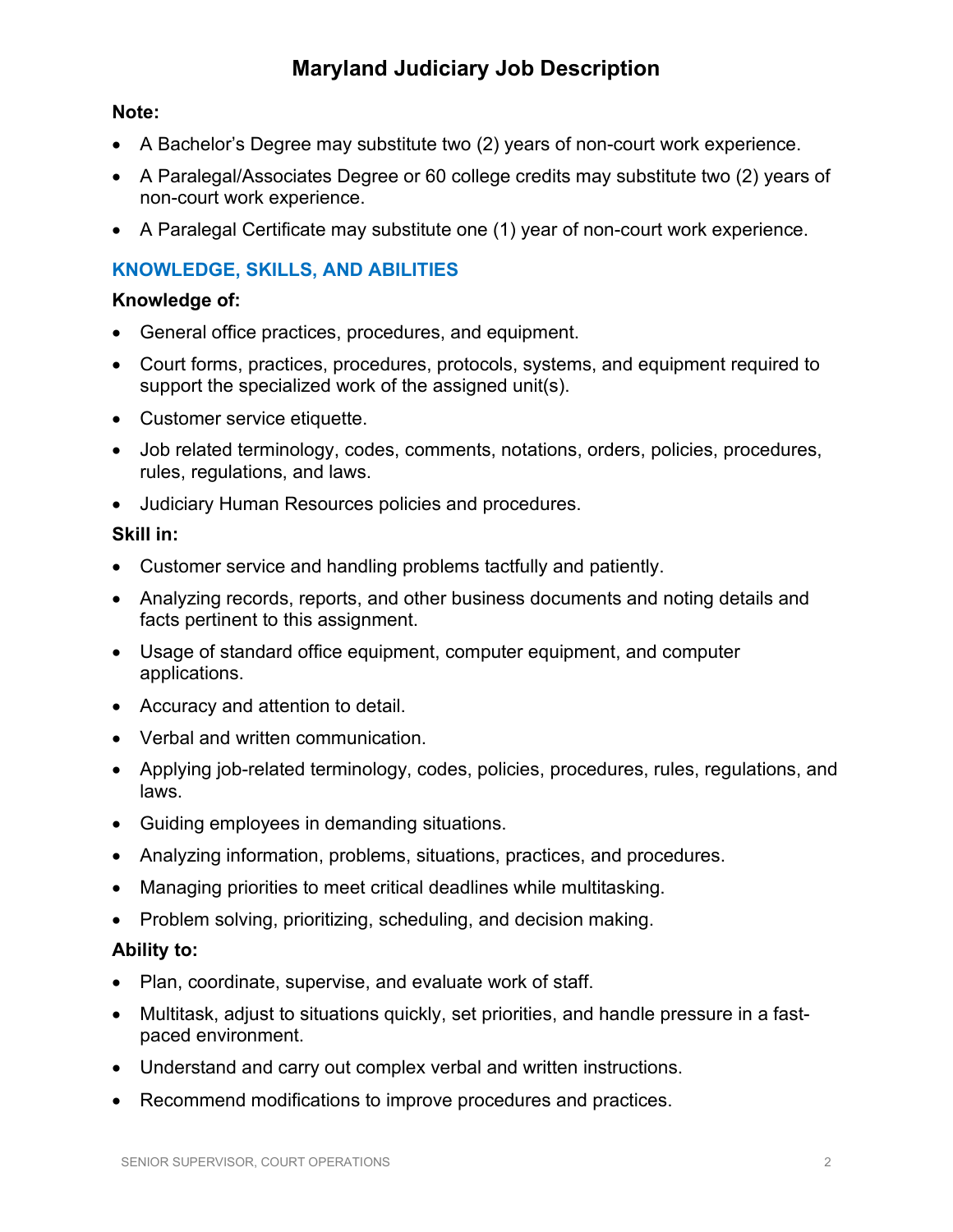- Read and apply laws, procedures, and regulations.
- Provide assistance, guidance, and direction to others in a polite and efficient manner.
- Apply job-related terminology, policies, procedures, regulations, and laws to define problems, collect data, establish facts, record data, appropriately complete forms, and provide information to customers.
- Develop, revise, establish, or implement office procedures and practices.
- Resolve unusual and/or complex situations in accordance with established procedures or assist staff in resolving cases requiring deviation from standard procedures.
- Establish and maintain effective working relationships with other employees, subordinates, superiors, and/or the general public.
- Communicate clearly, tactfully, and effectively with judges, the public, police agencies, attorneys, and other court officials and personnel, both verbally and in writing.
- Use standard office and business equipment including, but not limited to, personal computers, word processing, spreadsheets, database software, copier, microfilm machine, register, scanner, fax machine, etc.
- Identify and adapt rapidly to departmental needs and to reallocate staff and resources to meet work requirements.

#### **SUPERVISORY RESPONSIBILITIES**

This position has formal supervisory responsibilities over other employees.

#### **PHYSICAL DEMANDS**

*The physical demands described here are representative of those that must be met by an employee to successfully perform the essential functions of this job. Reasonable accommodations may be made to enable individuals with disabilities to perform the essential functions.*

This position involves *sedentary* work, exerting up to 10 pounds of force occasionally and/or negligible amount of force frequently or constantly to lift, carry, push, pull, or otherwise move objects. Sedentary work involves sitting most of the time; walking and standing are required only occasionally.

#### **WORKING CONDITIONS**

*The work environment and exposures described here are representative of those an employee encounters while performing the essential functions of this job. Reasonable accommodations may be made to enable individuals with disabilities to perform the essential functions.*

This position works in an office or similar indoor environment and is not substantially exposed to adverse environmental conditions. Employee sometimes encounter individuals with known criminal or mental health backgrounds.

*\*\*\*\*\*\*\*\*\*\*\*\*\*\*\*\*\*\*\*\*\*\*\*\*\*\*\*\*\*\*\*\*\*\*\*\*\*\*\*\*\*\*\*\*\*\*\*\*\*\*\*\*\*\*\*\*\*\*\*\*\*\*\*\*\*\*\*\*\*\*\*\*\*\*\*\*\*\*\*\*\*\*\*\*\*\*\*\*\*\*\*\*\*\*\*\*\**